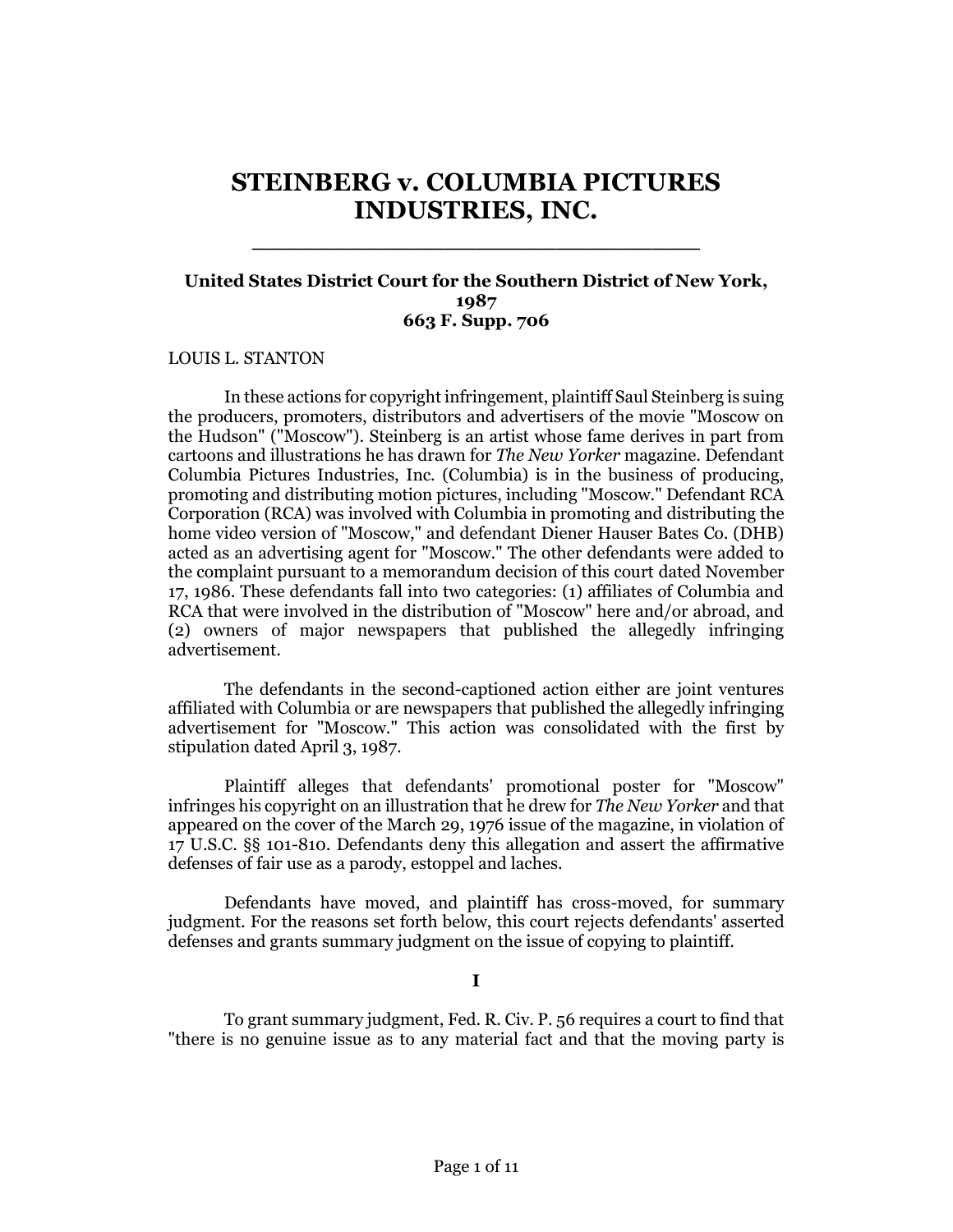entitled to a judgment as a matter of law." In reaching its decision, the court must "assess whether there are any factual issues to be tried, while resolving ambiguities and drawing reasonable inferences against the moving party." *Knight v. U.S. Fire Ins. Co*., 804 F.2d 9, 11 (2d Cir. 1986), *citing Anderson v. Liberty Lobby*, 477 U.S. 242, 106 S. Ct. 2505, 2509-11, 91 L. Ed. 2d 202 (1986).

Summary judgment is often disfavored in copyright cases, for courts are generally reluctant to make subjective comparisons and determinations. *Hoehling v. Universal City Studios, Inc*., 618 F.2d 972, 977 (2d Cir. 1980), *citing Arnstein v. Porter*, 154 F.2d 464, 474 (2d Cir. 1946). Recently, however, this circuit has "recognized that a court may determine non-infringement as a matter of law on a motion for summary judgment." *Warner Brothers v. American Broadcasting Cos*., 720 F.2d 231, 240 (2d Cir. 1983), *quoting Durham Industries, Inc. v. Tomy Corp*., 630 F.2d 905, 918 (2d Cir. 1980). *See also Hoehling*, 618 F.2d at 977; *Walker v. Time Life Films, Inc*., 615 F. Supp. 430, 434 (S.D.N.Y. 1985), *aff'd*, 784 F.2d 44 (2d Cir. 1986), *cert. denied*, 476 U.S. 1159, 106 S. Ct. 2278, 90 L. Ed. 2d 721 (1986). "When the evidence is so overwhelming that a court would be justified in ordering a directed verdict at trial, it is proper to grant summary judgment." *Silverman v. CBS Inc*., 632 F. Supp. 1344, 1352 (S.D.N.Y. 1986) (awarding summary judgment to defendant on counterclaim of copyright infringement).

The voluminous submissions that accompanied these cross-motions leave no factual issues concerning which further evidence is likely to be presented at a trial. Moreover, the factual determinations necessary to this decision do not involve conflicts in testimony that would depend for their resolution on an assessment of witness credibility. In addition, this case is different from most copyright infringement actions, in which it is preferable to leave the determination of the issue to a jury: each party has implied that its case is complete by moving for summary judgment, and as neither side has requested a jury, the court would be the trier of fact at trial. Finally, the interests of judicial economy are also served by deciding the case at its present stage. Summary judgment is therefore appropriate.

**II**

The essential facts are not disputed by the parties despite their disagreements on nonessential matters. On March 29, 1976, *The New Yorker* published as a cover illustration the work at issue in this suit, widely known as a parochial New Yorker's view of the world. The magazine registered this illustration with the United States Copyright Office and subsequently assigned the copyright to Steinberg. Approximately three months later, plaintiff and *The New Yorker* entered into an agreement to print and sell a certain number of posters of the cover illustration.

It is undisputed that unauthorized duplications of the poster were made and distributed by unknown persons, although the parties disagree on the extent to which plaintiff attempted to prevent the distribution of those counterfeits.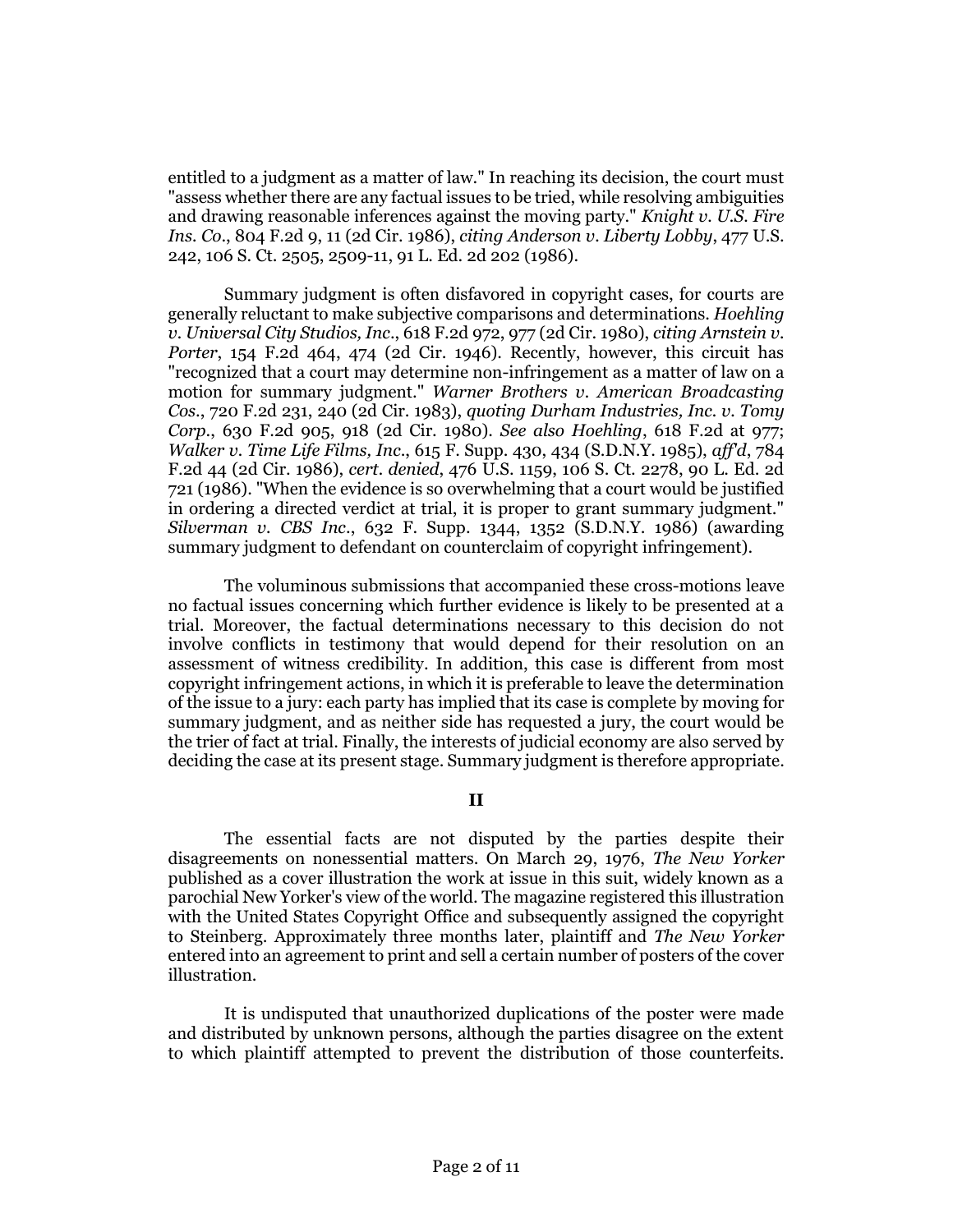Plaintiff has also conceded that numerous posters have been created and published depicting other localities in the same manner that he depicted New York in his illustration. These facts, however, are irrelevant to the merits of this case, which concerns only the relationship between plaintiff's and defendants' illustrations.

Defendants' illustration was created to advertise the movie "Moscow on the Hudson," which recounts the adventures of a Muscovite who defects in New York. In designing this illustration, Columbia's executive art director, Kevin Nolan, has admitted that he specifically referred to Steinberg's poster, and indeed, that he purchased it and hung it, among others, in his office. Furthermore, Nolan explicitly directed the outside artist whom he retained to execute his design, Craig Nelson, to use Steinberg's poster to achieve a more recognizably New York look. Indeed, Nelson acknowledged having used the facade of one particular edifice, at Nolan's suggestion that it would render his drawing more "New York-ish." Curtis Affidavit para. 28(c). While the two buildings are not identical, they are so similar that it is impossible, especially in view of the artist's testimony, not to find that defendants' impermissibly copied plaintiff's.<sup>1</sup>

To decide the issue of infringement, it is necessary to consider the posters themselves. Steinberg's illustration presents a bird's eye view across a portion of the western edge of Manhattan, past the Hudson River and a telescoped version of the rest of the United States and the Pacific Ocean, to a red strip of horizon, beneath which are three flat land masses labeled China, Japan and Russia. The name of the magazine, in *The New Yorker's* usual typeface, occupies the top fifth of the poster, beneath a thin band of blue wash representing a stylized sky.

The parts of the poster beyond New York are minimalized, to symbolize a New Yorker's myopic view of the centrality of his city to the world. The entire United States west of the Hudson River, for example, is reduced to a brown strip labeled "Jersey," together with a light green trapezoid with a few rudimentary rock outcroppings and the names of only seven cities and two states scattered across it. The few blocks of Manhattan, by contrast, are depicted and colored in detail. The four square blocks of the city, which occupy the whole lower half of the poster, include numerous buildings, pedestrians and cars, as well as parking lots and lamp posts, with water towers atop a few of the buildings. The whimsical, sketchy style and spiky lettering are recognizable as Steinberg's.

The "Moscow" illustration depicts the three main characters of the film on the lower third of their poster, superimposed on a bird's eye view of New York City, and continues eastward across Manhattan and the Atlantic Ocean, past a rudimentary evocation of Europe, to a clump of recognizably Russian-styled

 $\overline{a}$ 

<sup>1</sup> Nolan claimed also to have been inspired by some of the posters that were inspired by Steinberg's; such secondary inspiration, however, is irrelevant to whether or not the "Moscow" poster infringes plaintiff's copyright by having impermissibly copied it.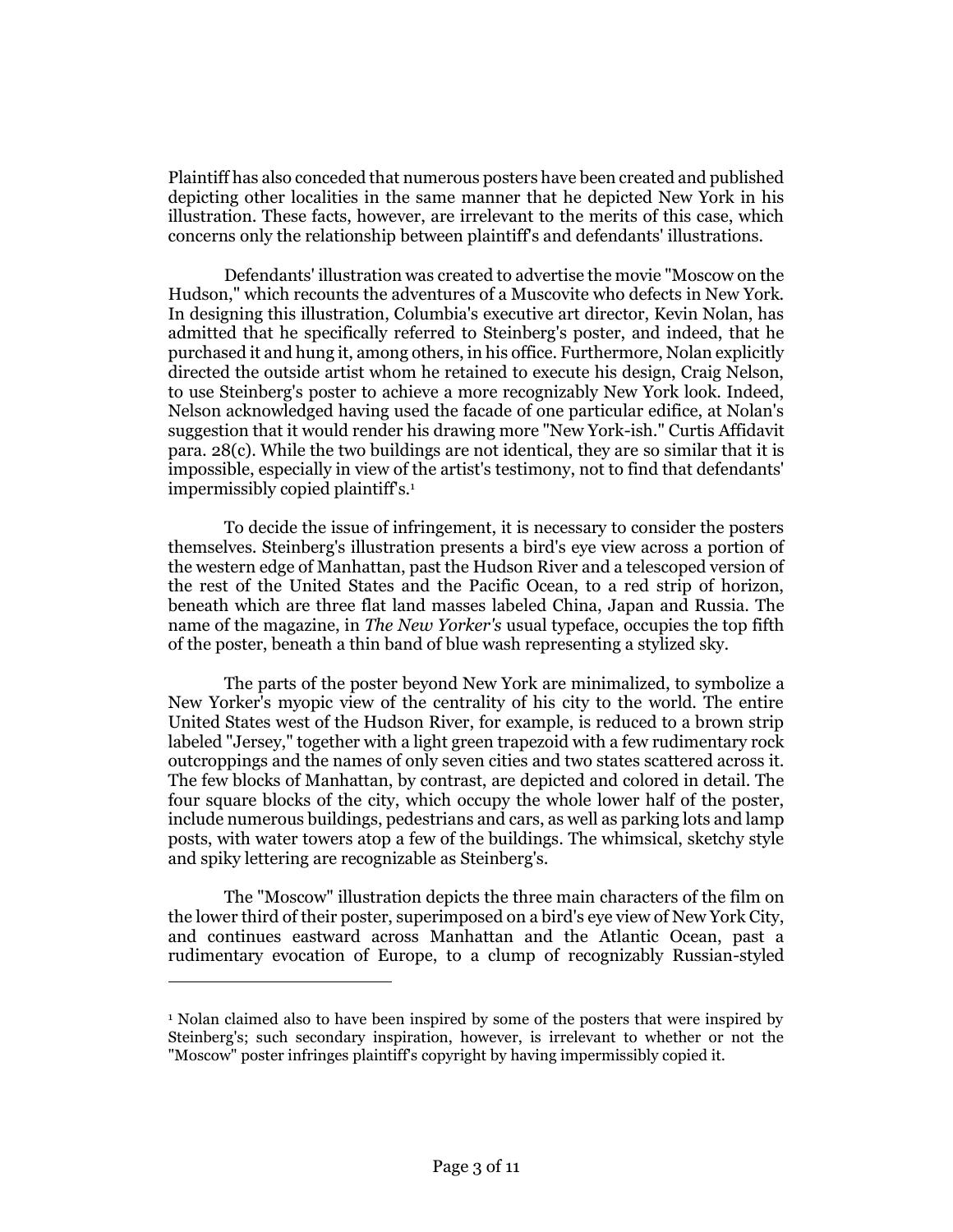buildings on the horizon, labeled "Moscow." The movie credits appear over the lower portion of the characters. The central part of the poster depicts approximately four New York city blocks, with fairly detailed buildings, pedestrians and vehicles, a parking lot, and some water towers and lamp posts. Columbia's artist added a few New York landmarks at apparently random places in his illustration, apparently to render the locale more easily recognizable. Beyond the blue strip labeled "Atlantic Ocean," Europe is represented by London, Paris and Rome, each anchored by a single landmark (although the landmark used for Rome is the Leaning Tower of Pisa).

The horizon behind Moscow is delineated by a red crayoned strip, above which are the title of the movie and a brief textual introduction to the plot. The poster is crowned by a thin strip of blue wash, apparently a stylization of the sky. This poster is executed in a blend of styles: the three characters, whose likenesses were copied from a photograph, have realistic faces and somewhat sketchy clothing, and the city blocks are drawn in a fairly detailed but sketchy style. The lettering on the drawing is spiky, in block-printed handwritten capital letters substantially identical to plaintiff's, while the printed texts at the top and bottom of the poster are in the typeface commonly associated with *The New Yorker* magazine.<sup>2</sup>

## **III**

To succeed in a copyright infringement action, a plaintiff must prove ownership of the copyright and copying by the defendant. *Reyher v. Children's Television Workshop*, 533 F.2d 87, 90 (2d Cir. 1976); *Durham Industries*, 630 F.2d at 911; *Novelty Textile Mills, Inc. v. Joan Fabrics Corp*., 558 F.2d 1090, 1092 (2d Cir. 1977). There is no substantial dispute concerning plaintiff's ownership of a valid copyright in his illustration. Therefore, in order to prevail on liability, plaintiff need establish only the second element of the cause of action.

"Because of the inherent difficulty in obtaining direct evidence of copying, it is usually proved by circumstantial evidence of access to the copyrighted work and substantial similarities as to protectible material in the two works." *Reyher*, 533 F.2d at 90, *citing Arnstein v. Porter*, 154 F.2d 464, 468 (2d Cir. 1946). *See also Novelty Textile Mills*, 558 F.2d at 1092. "Of course, if there are no similarities, no amount of evidence of access will suffice to prove copying." *Arnstein v. Porter*, 154 F.2d at 468. *See also Novelty Textile Mills*, 558 F.2d at 1092 n.2.

Defendants' access to plaintiff's illustration is established beyond peradventure. Therefore, the sole issue remaining with respect to liability is whether there is such substantial similarity between the copyrighted and accused

 $\overline{a}$ 

<sup>2</sup> The typeface is not a subject of copyright, but the similarity reinforces the impression that defendants copied plaintiff's illustration.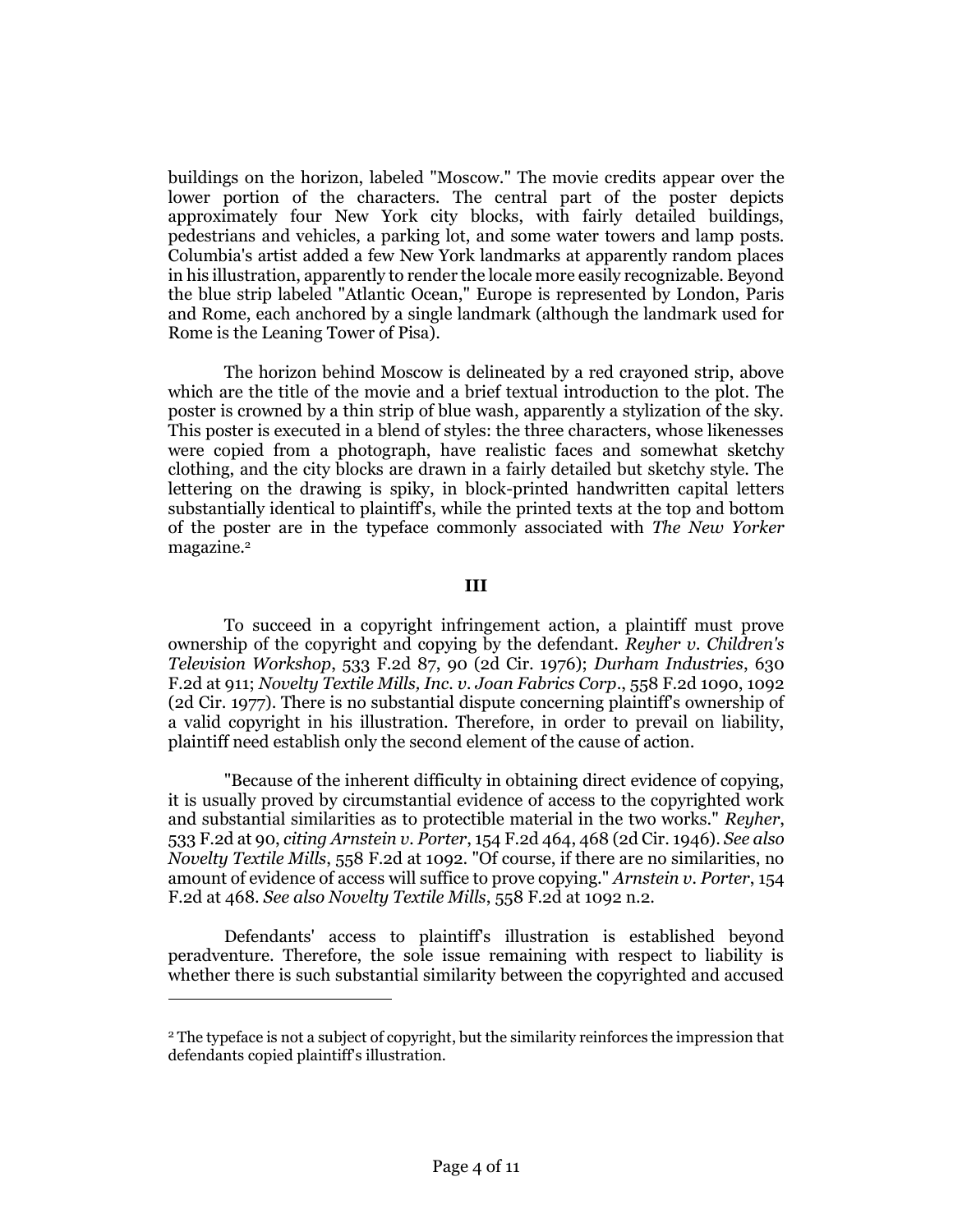works as to establish a violation of plaintiff's copyright. The central issue of "substantial similarity," which can be considered a close question of fact, may also validly be decided as a question of law. *Berkic v. Crichton*, 761 F.2d 1289, 1292 (9th Cir. 1985), *citing Sid & Marty Krofft Television Productions, Inc. v. McDonald's Corp*., 562 F.2d 1157 (9th Cir. 1977).

"Substantial similarity" is an elusive concept. This circuit has recently recognized that

the "substantial similarity" that supports an inference of copying sufficient to establish infringement of a copyright is not a concept familiar to the public at large. It is a term to be used in a courtroom to strike a delicate balance between the protection to which authors are entitled under an act of Congress and the freedom that exists for all others to create their works outside the area protected by infringement. *Warner Bros*., 720 F.2d at 245.

The definition of "substantial similarity" in this circuit is "whether an average lay observer would recognize the alleged copy as having been appropriated from the copyrighted work." *Ideal Toy Corp. v. Fab-Lu Ltd*., 360 F.2d 1021, 1022 (2d Cir. 1966); *Silverman v. CBS, Inc*., 632 F. Supp. at 1351-52. A plaintiff need no longer meet the severe "ordinary observer" test established by Judge Learned Hand in *Peter Pan Fabrics, Inc. v. Martin Weiner Corp*., 274 F.2d 487 (2d Cir. 1960). *Uneeda Doll Co., Inc. v. Regent Baby Products Corp*., 355 F. Supp. 438, 450 (E.D.N.Y. 1972). Under Judge Hand's formulation, there would be substantial similarity only where "the ordinary observer, unless he set out to detect the disparities, would be disposed to overlook them, and regard their aesthetic appeal as the same." 274 F.2d at 489.

Moreover, it is now recognized that "the copying need not be of every detail so long as the copy is substantially similar to the copyrighted work." *Comptone Co. v. Rayex Corp*., 251 F.2d 487, 488 (2d Cir. 1958). *See also Durham Industries*, 630 F.2d at 911-12; *Novelty Textile Mills*, 558 F.2d at 1092-93.

In determining whether there is substantial similarity between two works, it is crucial to distinguish between an idea and its expression. It is an axiom of copyright law, established in the case law and since codified at 17 U.S.C. § 102(b), that only the particular expression of an idea is protectible, while the idea itself is not. *See, e.g., Durham Industries*, 630 F.2d at 912; *Reyher*, 533 F.2d at 90, *citing Mazer v. Stein*, 347 U.S. 201, 217, 98 L. Ed. 630, 74 S. Ct. 460 (1954); *Baker v. Selden*, 101 U.S. 99, 25 L. Ed. 841 (1879). *See also Warner Bros*., 720 F.2d at 239.

"The idea/expression distinction, although an imprecise tool, has not been abandoned because we have as yet discovered no better way to reconcile the two competing societal interests that provide the rationale for the granting of and restrictions on copyright protection," namely, both rewarding individual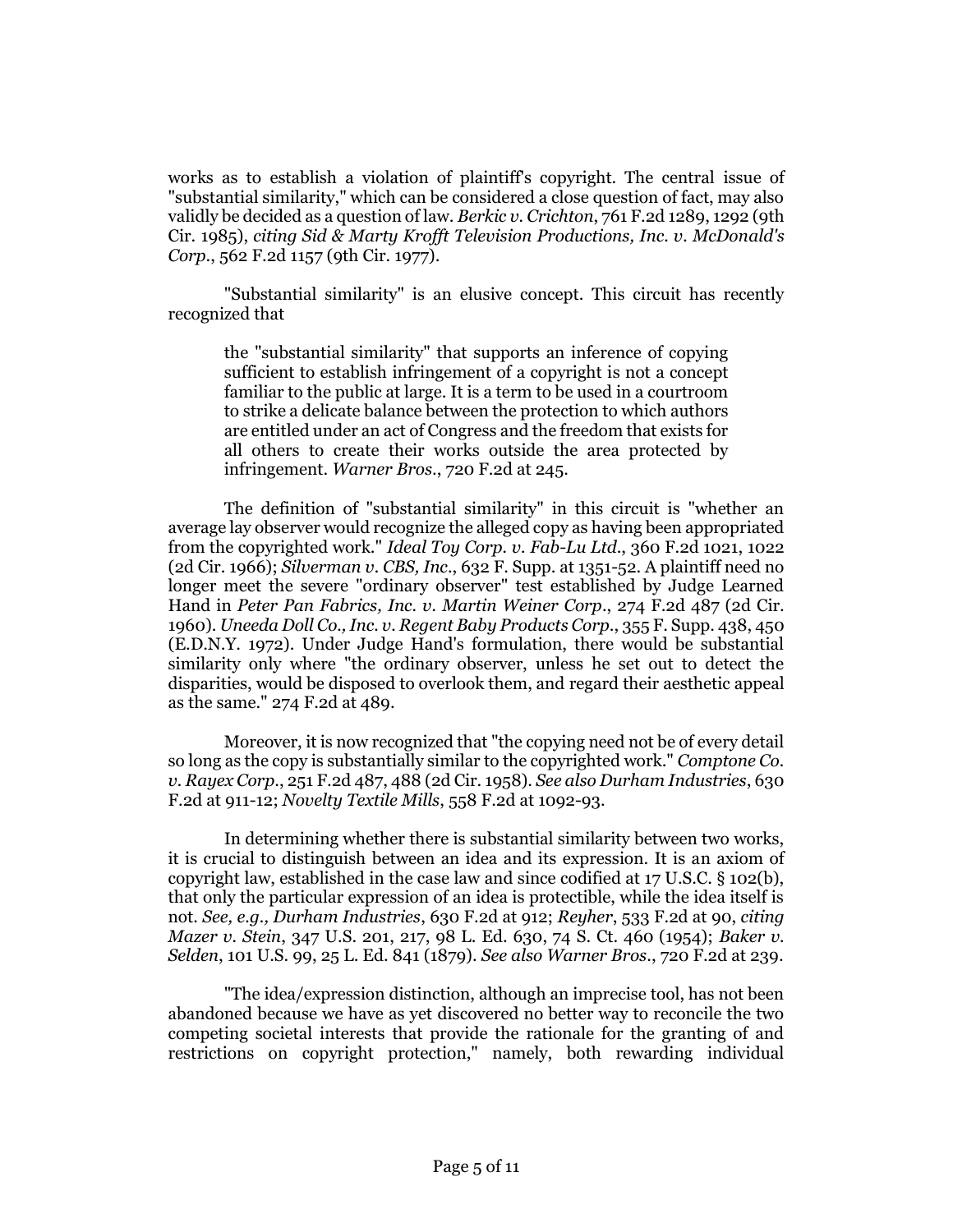ingenuity, and nevertheless allowing progress and improvements based on the same subject matter by others than the original author. *Durham Industries*, 630 F.2d at 912, *quoting Reyher*, 533 F.2d at 90.

There is no dispute that defendants cannot be held liable for using the *idea* of a map of the world from an egocentrically myopic perspective. No rigid principle has been developed, however, to ascertain when one has gone beyond the idea to the expression, and "decisions must therefore inevitably be ad hoc." *Peter Pan Fabrics, Inc. v. Martin Weiner Corp*., 274 F.2d 487, 489 (2d Cir. 1960) (L. Hand, J.). As Judge Frankel once observed, "Good eyes and common sense may be as useful as deep study of reported and unreported cases, which themselves are tied to highly particularized facts." *Couleur International Ltd. v. Opulent Fabrics, Inc*., 330 F. Supp. 152, 153 (S.D.N.Y. 1971).

Even at first glance, one can see the striking stylistic relationship between the posters, and since style is one ingredient of "expression," this relationship is significant. Defendants' illustration was executed in the sketchy, whimsical style that has become one of Steinberg's hallmarks. Both illustrations represent a bird's eye view across the edge of Manhattan and a river bordering New York City to the world beyond. Both depict approximately four city blocks in detail and become increasingly minimalist as the design recedes into the background. Both use the device of a narrow band of blue wash across the top of the poster to represent the sky, and both delineate the horizon with a band of primary red.<sup>3</sup>

The strongest similarity is evident in the rendering of the New York City blocks. Both artists chose a vantage point that looks directly down a wide two-way cross street that intersects two avenues before reaching a river. Despite defendants' protestations, this is not an inevitable way of depicting blocks in a city with a gridlike street system, particularly since most New York City cross streets are one-way. Since even a photograph may be copyrighted because "no photograph, however simple, can be unaffected by the personal influence of the author," *Time Inc. v. Bernard Geis Assoc*., 293 F. Supp. 130, 141 (S.D.N.Y. 1968), *quoting Bleistein, supra*, one can hardly gainsay the right of an artist to protect his choice of perspective and layout in a drawing, especially in conjunction with the overall concept and individual details. Indeed, the fact that defendants changed the names of the streets while retaining the same graphic depiction weakens their case: had they intended their illustration realistically to depict the streets labeled on the poster, their four city blocks would not so closely resemble plaintiff's four city

 $\overline{a}$ 

<sup>3</sup> Defendants claim that since this use of thin bands of primary colors is a traditional Japanese technique, their adoption of it cannot infringe Steinberg's copyright. This argument ignores the principle that while "others are free to copy the original . . . they are not free to copy the copy." *Bleistein v. Donaldson Lithographing Co*., 188 U.S. 239, 250, 47 L. Ed. 460, 23 S. Ct. 298 (1903) (Holmes, J.). *Cf. Dave Grossman Designs, Inc. v. Bortin*, 347 F. Supp. 1150, 1156-57 (N.D. Ill. 1972) (an artist may use the same subject and style as another "so long as the second artist does not *substantially copy* [the first artist's] specific expression of his idea.")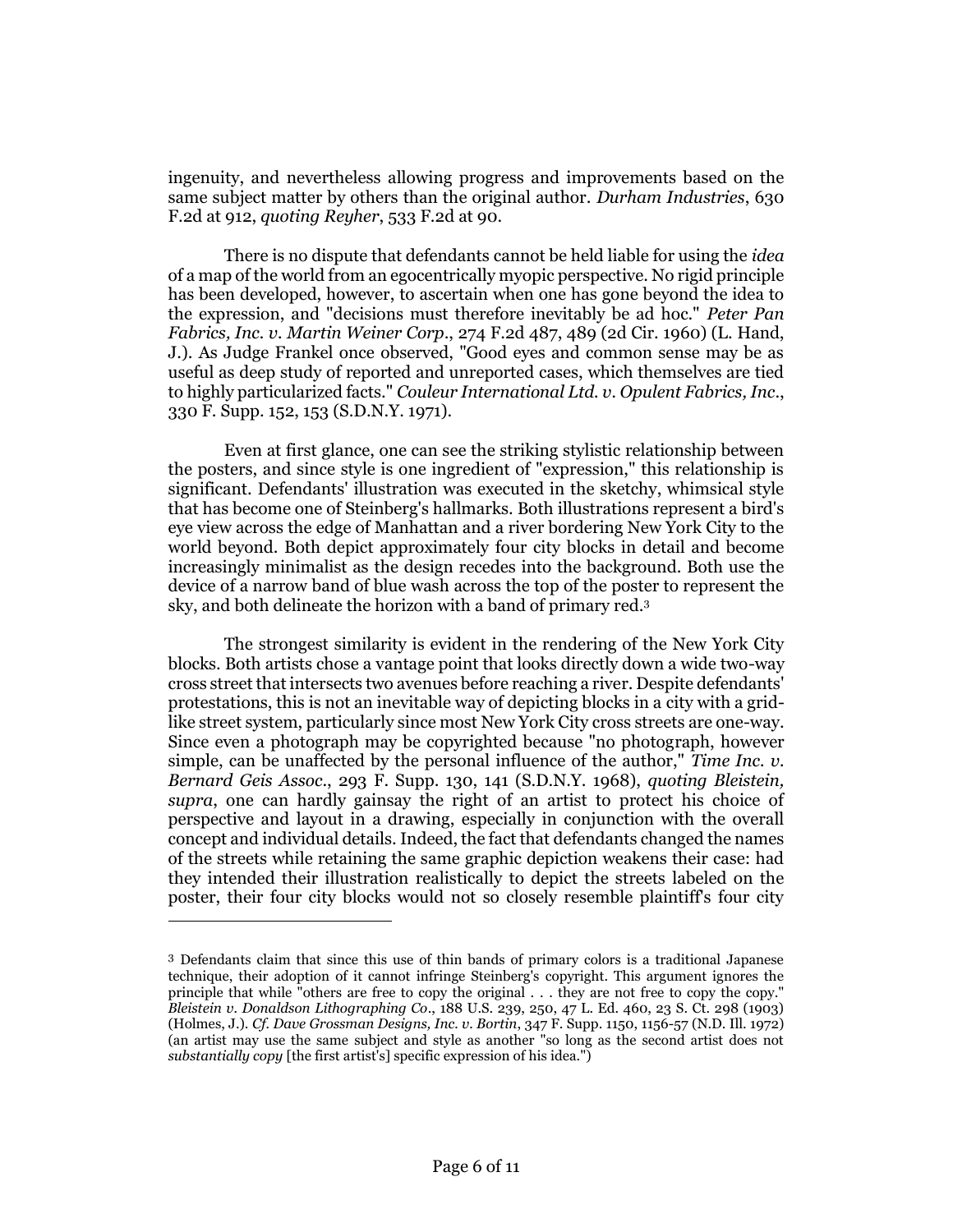blocks. Moreover, their argument that they intended the jumble of streets and landmarks and buildings to symbolize their Muscovite protagonist's confusion in a new city does not detract from the strong similarity between their poster and Steinberg's.

While not all of the details are identical, many of them could be mistaken for one another; for example, the depiction of the water towers, and the cars, and the red sign above a parking lot, and even many of the individual buildings. The shapes, windows, and configurations of various edifices are substantially similar. The ornaments, facades and details of Steinberg's buildings appear in defendants', although occasionally at other locations. In this context, it is significant that Steinberg did not depict any buildings actually erected in New York; rather, he was inspired by the general appearance of the structures on the West Side of Manhattan to create his own New York-ish structures. Thus, the similarity between the buildings depicted in the "Moscow" and Steinberg posters cannot be explained by an assertion that the artists happened to choose the same buildings to draw. The close similarity can be explained only by the defendants' artist having copied the plaintiff's work. Similarly, the locations and size, the errors and anomalies of Steinberg's shadows and streetlight, are meticulously imitated.

In addition, the Columbia artist's use of the childlike, spiky block print that has become one of Steinberg's hallmarks to letter the names of the streets in the "Moscow" poster can be explained only as copying. There is no inherent justification for using this style of lettering to label New York City streets as it is associated with New York only through Steinberg's poster.

While defendants' poster shows the city of Moscow on the horizon in far greater detail than anything is depicted in the background of plaintiff's illustration, this fact alone cannot alter the conclusion. "Substantial similarity" does not require identity, and "duplication or near identity is not necessary to establish infringement." *Krofft*, 562 F.2d at 1167. Neither the depiction of Moscow, nor the eastward perspective, nor the presence of randomly scattered New York City landmarks in defendants' poster suffices to eliminate the substantial similarity between the posters. As Judge Learned Hand wrote, "no plagiarist can excuse the wrong by showing how much of his work he did not pirate." *Sheldon v. Metro-Goldwyn Pictures Corp*., 81 F.2d 49, 56 (2d Cir.), *cert. denied*, 298 U.S. 669, 80 L. Ed. 1392, 56 S. Ct. 835 (1936).

Defendants argue that their poster could not infringe plaintiff's copyright because only a small proportion of its design could possibly be considered similar. This argument is both factually and legally without merit. "[A] copyright infringement may occur by reason of a substantial similarity that involves only a small portion of each work." *Burroughs v. Metro-Goldwyn-Mayer, Inc*., 683 F.2d 610, 624 n.14 (2d Cir. 1982). Moreover, this case involves the entire protected work and an iconographically, as well as proportionately, significant portion of the allegedly infringing work. *Cf. Mattel, Inc. v. Azrak-Hamway Intern., Inc*., 724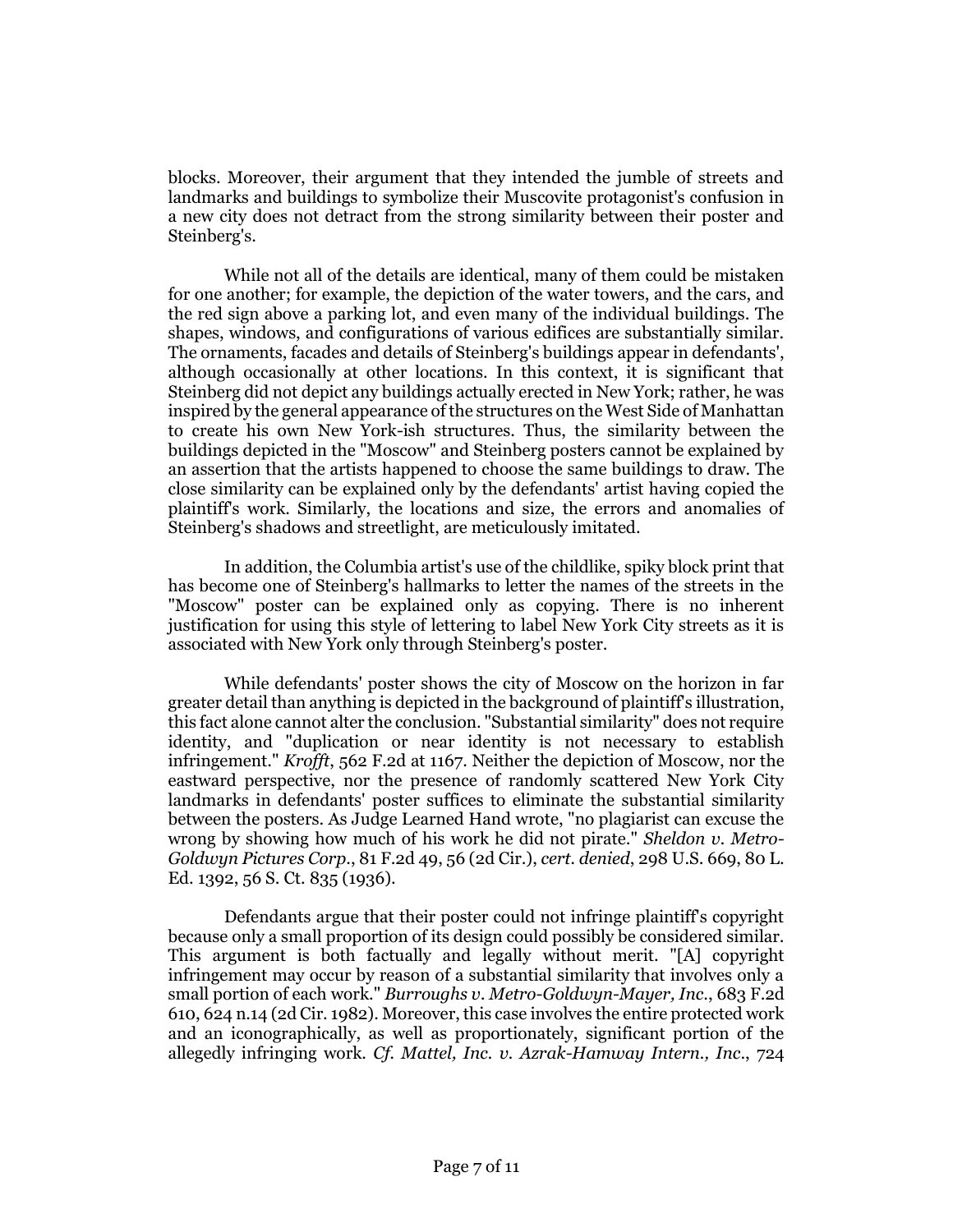F.2d 357, 360 (2d Cir. 1983); *Elsmere Music, Inc. v. National Broadcasting Co*., 482 F. Supp. 741, 744 (S.D.N.Y.), *aff'd*, 623 F.2d 252 (2d Cir. 1980) (taking small part of protected work can violate copyright).

The process by which defendants' poster was created also undermines this argument. The "map," that is, the portion about which plaintiff is complaining, was designed separately from the rest of the poster. The likenesses of the three main characters, which were copied from a photograph, and the blocks of text were superimposed on the completed map. Nelson Deposition at 21-22; Nolan Deposition at 28.

I also reject defendants' argument that any similarities between the works are unprotectible *scenes a faire*, or "incidents, characters or settings which, as a practical matter, are indispensable or standard in the treatment of a given topic." *Walker*, 615 F. Supp. at 436. *See also Reyher*, 533 F.2d at 92. It is undeniable that a drawing of New York City blocks could be expected to include buildings, pedestrians, vehicles, lampposts and water towers. Plaintiff, however, does not complain of defendants' mere use of these elements in their poster; rather, his complaint is that defendants copied his *expression* of those elements of a street scene.

While evidence of independent creation by the defendants would rebut plaintiff's prima facie case, "the absence of any countervailing evidence of creation independent of the copyrighted source may well render clearly erroneous a finding that there was not copying." *Roth Greeting Cards v. United Card Co*., 429 F.2d 1106, 1110 (9th Cir. 1970). *See also Novelty Textile Mills*, 558 F.2d at 1092 n.2.

Moreover, it is generally recognized that ". . . since a very high degree of similarity is required in order to dispense with proof of access, it must logically follow that where proof of access is offered, the required degree of similarity may be somewhat less than would be necessary in the absence of such proof." 2 Nimmer § 143.4 at 634, *quoted in Krofft*, 562 F.2d at 1172. As defendants have conceded access to plaintiff's copyrighted illustration, a somewhat lesser degree of similarity suffices to establish a copyright infringement than might otherwise be required. Here, however, the demonstrable similarities are such that proof of access, although in fact conceded, is almost unnecessary.

#### **IV**

I find meritless defendants' assertion that, to the extent that the "Moscow" poster evokes Steinberg's, that evocation is justified under the parody branch of the "fair use" doctrine, codified at 17 U.S.C. § 107. As this circuit has held, the copyrighted work must be "at least in part an object of the parody," *MCA, Inc. v. Wilson*, 677 F.2d 180, 185 (2d Cir. 1981). The record does not support a claim that defendants intended to satirize plaintiff's illustration; indeed, the deposition testimony of Columbia's executive art director tends to contradict such a claim.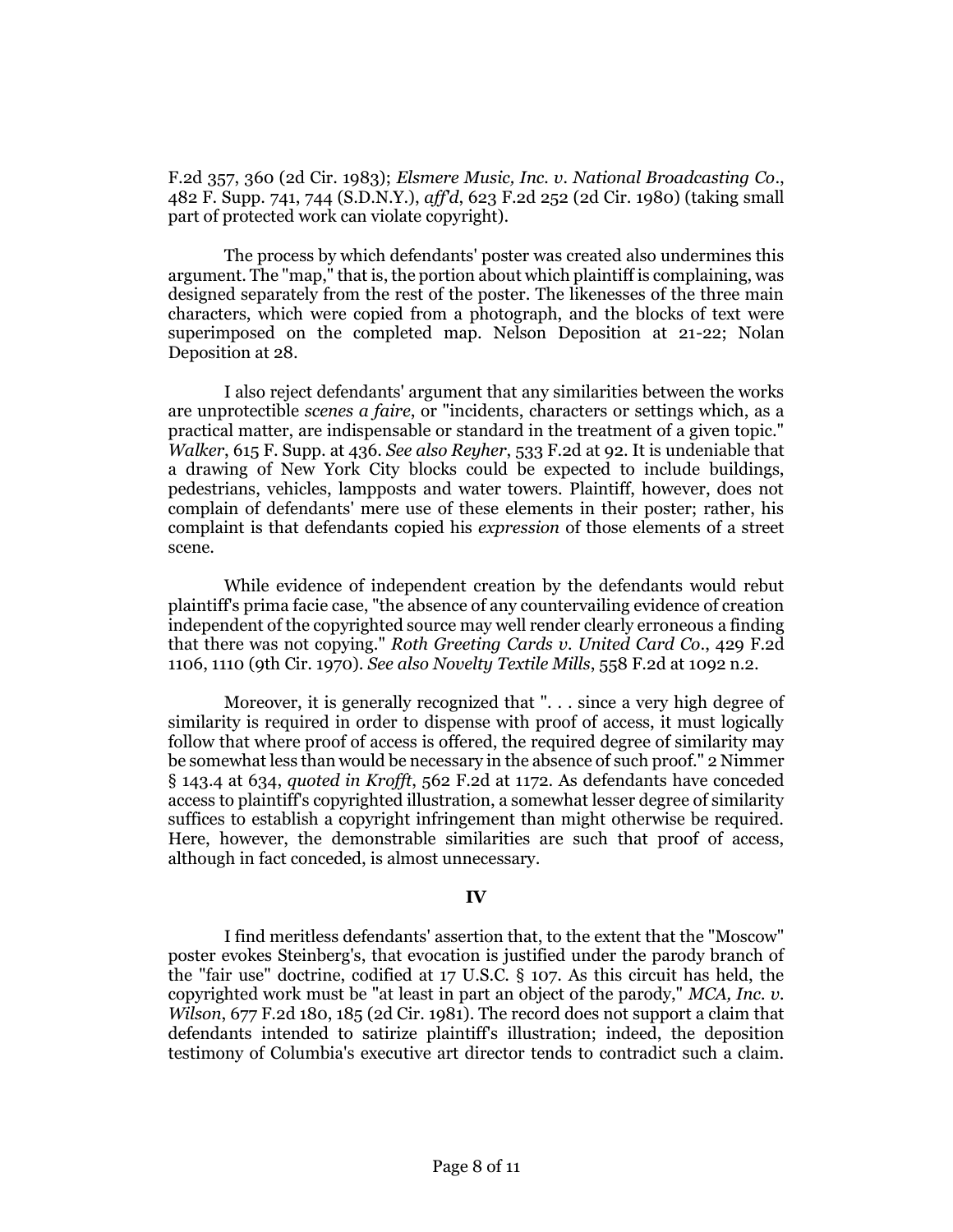Moreover, an assertion that defendants consciously parodied the *idea* of a parochial view of the world is immaterial: ideas are not protected by copyright, and the infringement alleged is of Steinberg's particular expression of that idea. Defendants' variation on the visual joke of plaintiff's illustration does not, without an element of humor aimed at some aspect of the illustration itself, render it a parody and therefore a fair use of plaintiff's work.

In codifying the case law on determining whether one work constitutes a fair use of another, Congress instructed the courts to consider certain factors, the first of which is whether the intended use of the allegedly infringing work is "of a commercial nature or is for nonprofit educational purposes." 17 U.S.C. § 107(1). As the Second Circuit said in a different artistic context, "We are not prepared to hold that a commercial [artist] can plagiarize a . . . copyrighted [work], substitute [certain elements] of his own, [produce] it for commercial gain, and then escape liability by calling the end result a parody or satire on the mores of society." *MCA, Inc.*, 677 F.2d at 185.

In analyzing the commercial or noncommercial nature of the "Moscow" poster, it is useful to distinguish between two conceptually different situations: advertising material that promotes a parody of a copyrighted work, and advertising material that itself infringes a copyright. In the first case, the fact that the advertisement uses elements of the copyrighted work does not necessarily mean that it infringes the copyright, if the product that it advertises constitutes a fair use of the copyrighted work. *See, e.g., Warner Bros*., 720 F.2d at 242-44 (promotional broadcasts for television series legally parodying the Superman comic strip character did not infringe copyright in Superman character).

In the second case, the work being advertised bears no relationship to the copyrighted work, but the advertisement itself infringes the copyright. In such a case, the owners of the copyright can prevent the advertisement from being used. As the Second Circuit has said, "no matter how well known a copyrighted phrase becomes, its author is entitled to guard against its appropriation to promote the sale of commercial products." *Warner Bros*., 720 F.2d at 242. *See, e.g., D.C. Comics, Inc. v. Crazy Eddie, Inc*., 205 U.S.P.Q. 1177 (S.D.N.Y. 1979) (discount electronics chain not permitted to advertise its stores using parody of well-known lines associated with copyrighted Superman character).

This situation fits the second case. Neither the "Moscow" movie nor the poster was designed to be a parody of the Steinberg illustration. The poster merely borrowed numerous elements from Steinberg to create an appealing advertisement to promote an unrelated commercial product, the movie. No parody of the illustration is involved, and defendants are not entitled to the protection of the parody branch of the fair use doctrine.

The other factors mandated by 17 U.S.C. § 107 do nothing to mitigate this determination. The copyrighted work at issue is an artistic creation, 17 U.S.C. §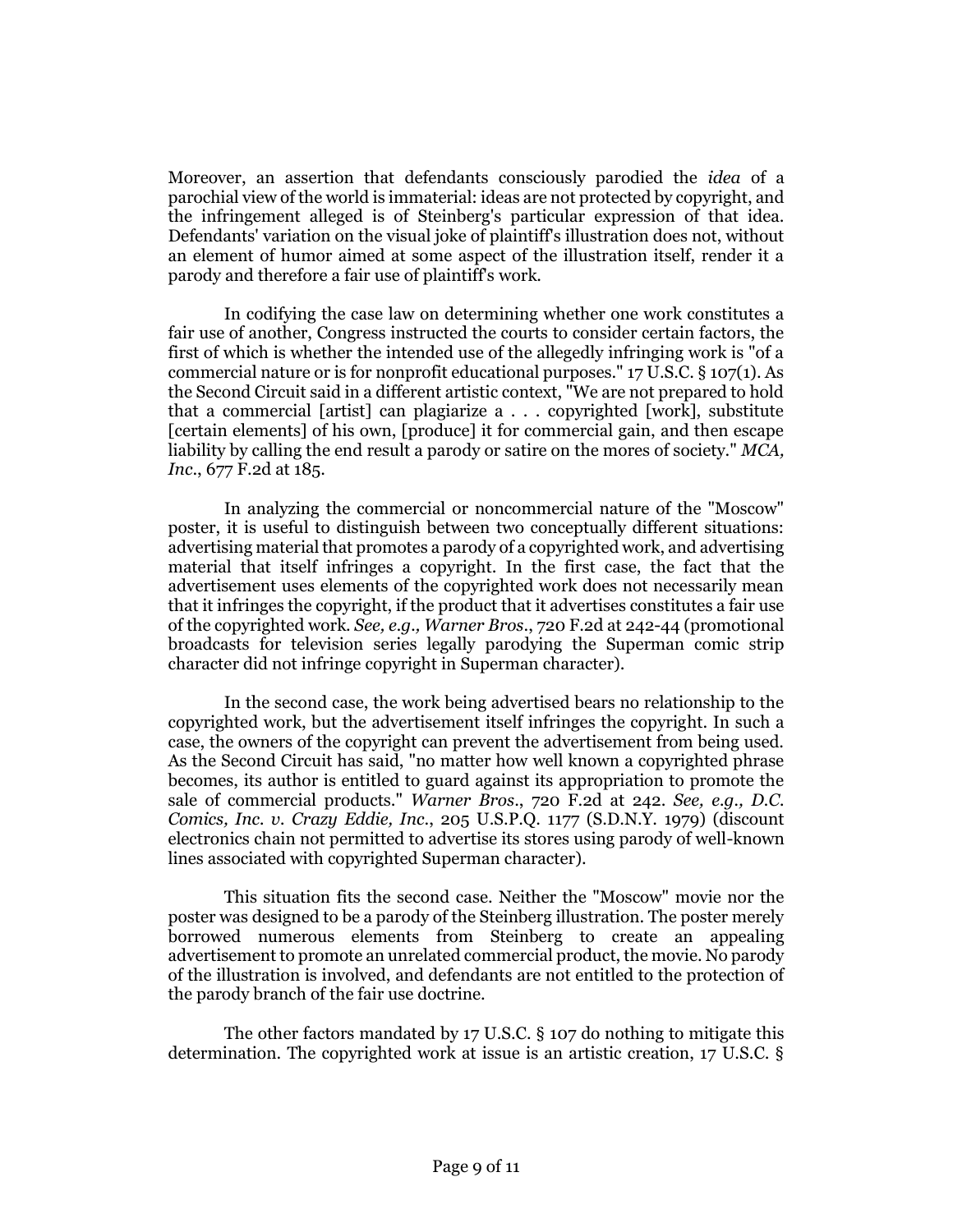107(2), a very substantial portion of which was appropriated in the defendants' work, 17 U.S.C. § 107(3). As for the value of the copyrighted work, 17 U.S.C. § 107(4), plaintiff submitted testimony to the court to show that his reputation was injured by having the public believe that he voluntarily lent his work to a profitmaking enterprise.

In their motion, defendants raised the affirmative defenses of estoppel and laches. Although Fed. R. Civ. P. 8(c) generally requires affirmative defenses to be pleaded, courts have been more lenient in the context of motions for summary judgment. "Absent prejudice to the plaintiff, a defendant may raise an affirmative defense in a motion for summary judgment for the first time." *Rivera v. Anaya*, 726 F.2d 564, 566 (9th Cir. 1984). *See* 2A, 6 J. Moore, *Moore's Federal Practice* paras. 8.28,  $56.02\left[2\right]$ ,  $56.17\left[4\right]$  (2d ed. 1986). It is therefore appropriate for this court to consider these defenses on the merits.

Defendants base their assertions of these equitable defenses on the following factual claims: (1) plaintiff's alleged "deliberate inaction" for eight years in the face of numerous counterfeits of his poster and adaptations of his idea to various other localities; (2) plaintiff's alleged failure to act in response to the newspaper advertisements that appeared to promote "Moscow"; and (3) defendants' assertion that Steinberg waited six months before even complaining to Columbia about their alleged infringement of his copyright on the poster, which defendants claim in their brief was a tactic on plaintiff's part to maximize the damages he hoped to receive.

The record, however, does not support defendants' claims. First, Steinberg specifically requested that *The New Yorker* magazine attempt to identify the sources of the counterfeit posters and prevent their continued distribution. As for the so-called adaptations of Steinberg's idea, there is no evidence that they infringed his copyright or that anyone ever believed that they did. As plaintiff freely and necessarily admits, the law does not protect an idea, but only the specific expression of that idea. The examples that defendants use to support their defense can at most be considered derivative of Steinberg's idea; none is a close copy of the poster itself, as defendants' is. Finally, defendants' last two assertions are rebutted by evidence that *The New Yorker* protested to *The New York Times* on plaintiff's behalf and at his request when "Moscow" opened, and that Columbia learned of this protest only a few weeks later.

Moreover, even were defendants' factual assertions borne out by the record, their equitable defenses would have to be rejected because they have failed to establish the elements of either estoppel or laches.

"A party seeking to invoke the doctrine of estoppel must plead and prove each of the essential elements: (1) a representation of fact  $\dots$ ; (2) rightful reliance